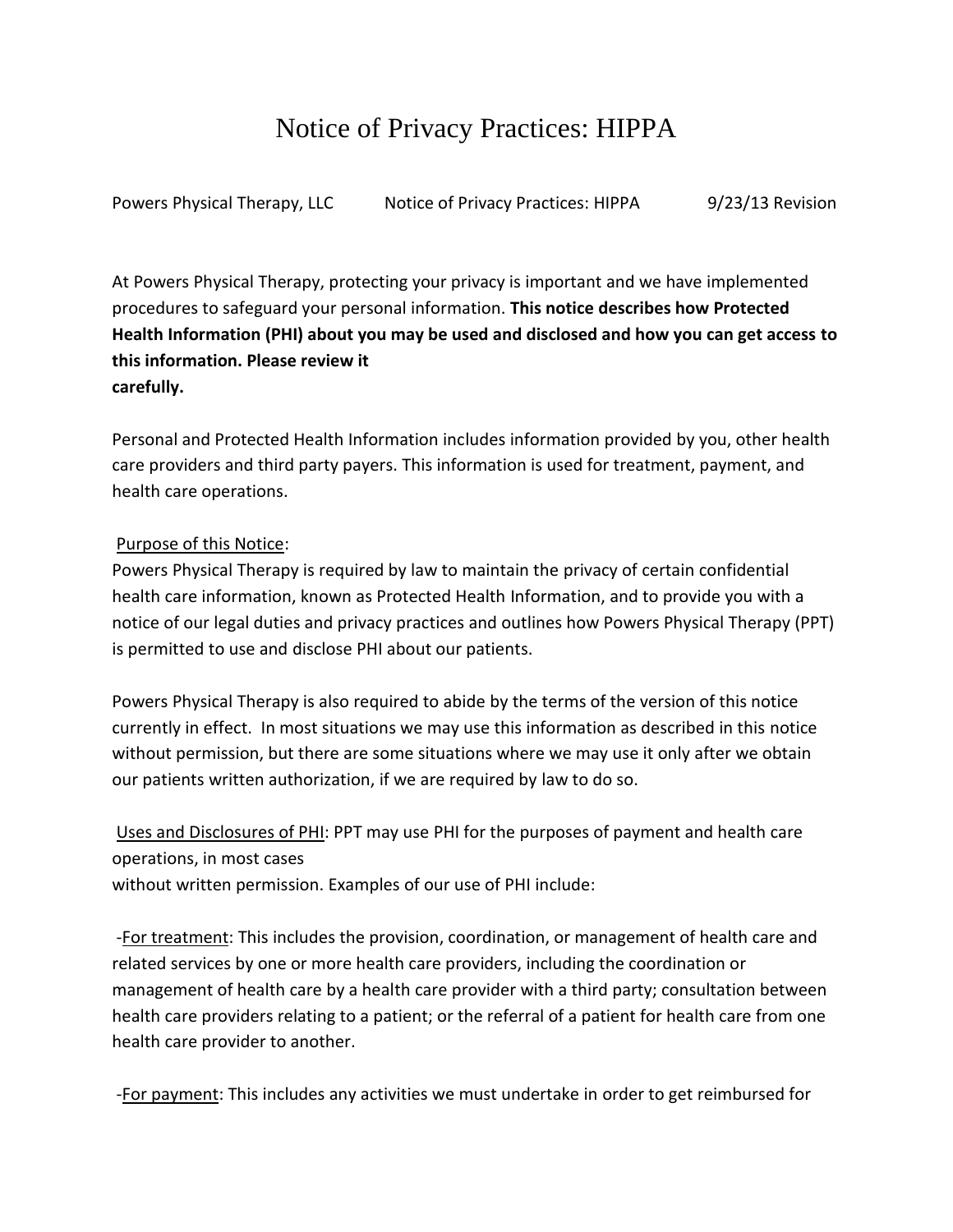the services provided to our patients, including such things as organizing PHY and submitting bills to insurance companies (either directly or through a third party), management of billed claims for services rendered, medical necessity determinations and reviews, utilization review and collection of outstanding accounts.

-PPT will not use or disclose more information for payment purposes than is necessary. This is known as using only the minimum necessary amount to accomplish the purpose of use or disclosure. We are accountable to the Secretary of Health and Human Services to safeguard (keep secure) and protect (keep private) our patients' information.

-For health care operations: this includes quality assurance activities, licensing and training programs to ensure that our personnel meet our standards of care and follow established policies and procedures, obtaining legal and financial services, conducting business planning, processing grievances and complaints, creating reports that do not individually identify you for data collection purposes, fundraising and certain marketing activities.

-We may use your name, address, phone number, e-mail, and your records to contact you with appointment reminder calls, recall postcards, greeting cards, information about physical rehabilitation, or other related information that may be of interest to you. This may involve leaving messages on an answering machine or with the person who receives the phone call.

Notification in the Case of a Breach: PPT is required by law to notify our patients in the case of a breach of their unsecured PHI when it has been or is reasonably believed to have been accessed, acquired, or disclosed as a result of a breach.

Marketing Communications: We may use or disclose your health information to identify healthrelated services and products that may be beneficial to your health and we may contact you about these services and products.

Use and Disclosure of PHI without Your Authorization: PPT is permitted to use all PHI without written authorization, or opportunity to object in certain situations including:

-For PPT's use in obtaining payment for services provided or in other health care operations.

-To another health care provider or entity for payment activities of the provider or entity that receives the information (such as your insurance company).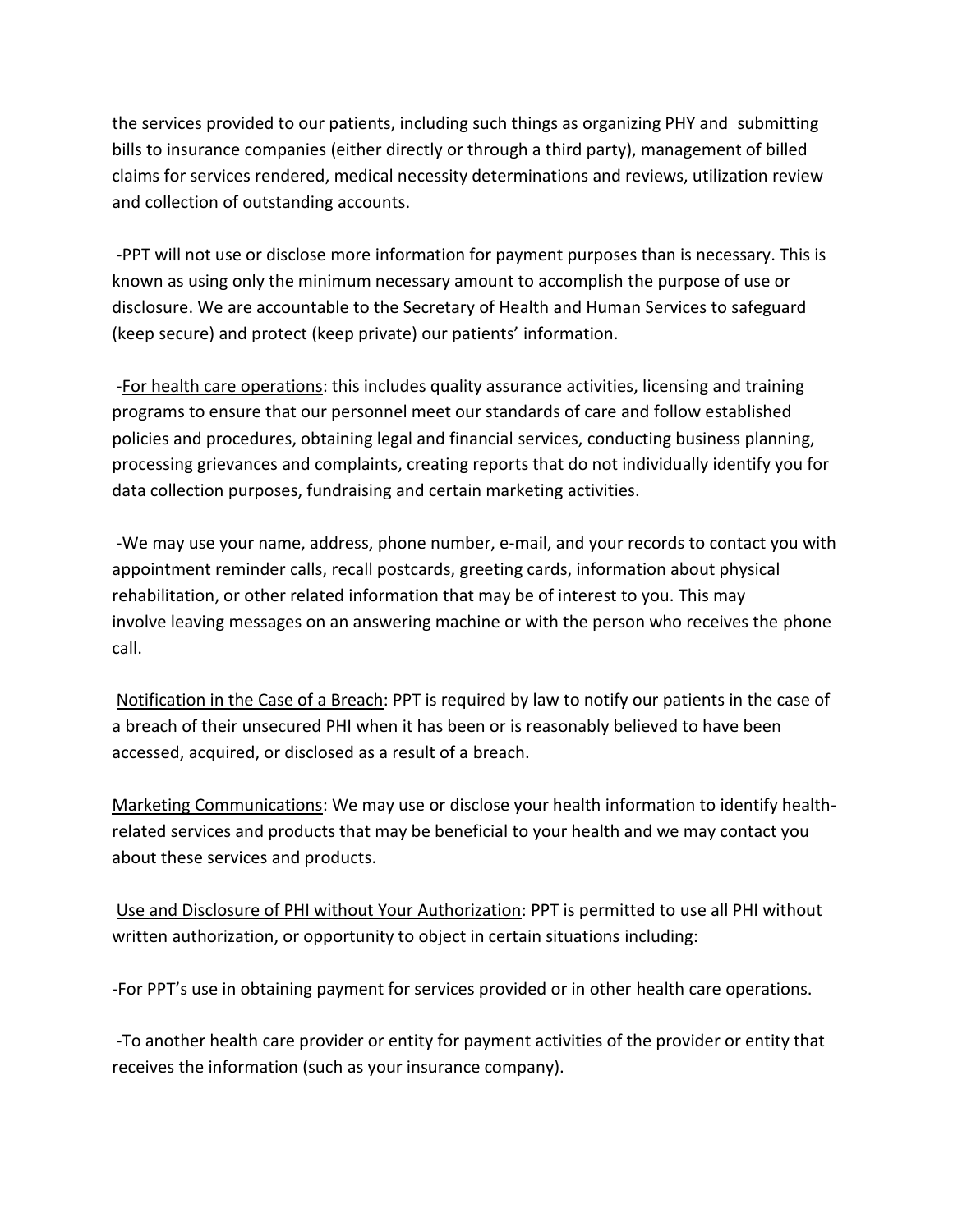-To another health care provider (such as your PCP or referring physician) for the health care operations activities of the entity that receives the information as long as the entity receiving the information has or has had a relationship with our patient and the PHI pertains to that relationship.

-For health care fraud and abuse detection or for activities related to compliance with the law.

-To a family member, other relative or close personal friend or individual involved in our patients care if we obtain verbal agreement to do so or if we give our patients an opportunity to object to such a disclosure and no objections are raised. We may also disclose health information to family, relatives, or friends if we infer from the circumstances that there is no objection. For example, we may assume that our patients agree to our disclosure of personal health information to their spouse when the spouse has called us for them. In situations where our patients are not capable of objecting (because the patients are not present or due to incapacity or medical emergency), we may, in our professional judgment, determine that a disclosure to our patient's family member, relative or friend is in the best interest. In that situation, we will disclose only health information relevant to that person's involvement in our patient care.

-To a public health authority in certain situations (such as reporting a birth, death, or disease as required by law, as part of a public health investigation, to report child or adult abuse or neglect or domestic violence, to report adverse events such as product defects or to notify a person about exposure to a possible communicable disease) as required by law.

-For health oversight activities including audits or government investigations, inspections, disciplinary proceedings and other administrative or judicial actions undertaken by the government (or their contractors) by law to oversee the health care system.

- For judicial and administrative proceedings as required by a court or administrative order, or in some cases in response to a subpoena or other legal process.

- For law enforcement activities in limited situations, such as when there is a warrant for the request or when the information is needed to locate a suspect or stop a crime.

- For military, national defense and security and other special government functions.

- To avert a serious threat to the health and safety of a person or the public at large.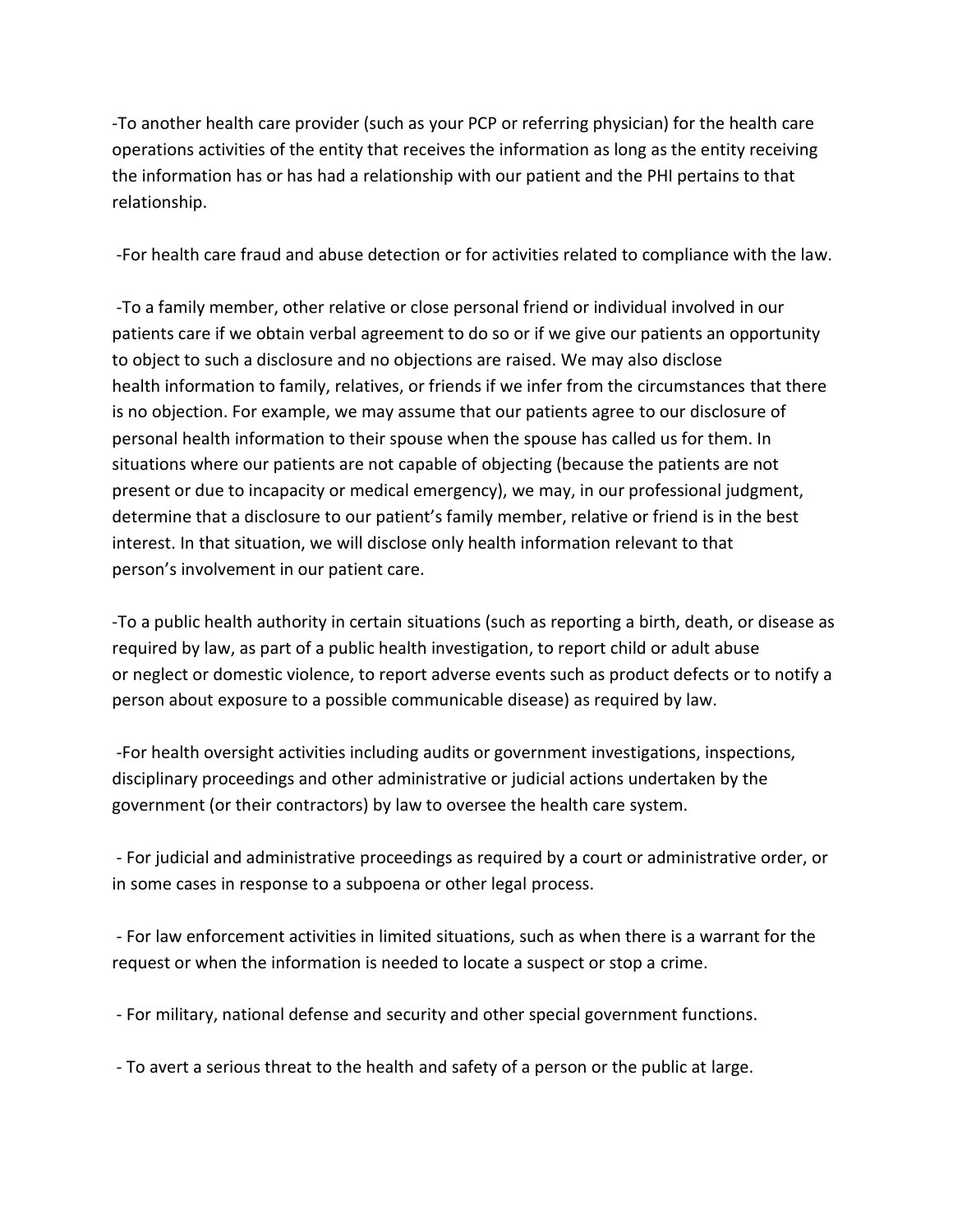- For worker's compensation purposes and in compliance with worker's compensation laws.

-To coroners, medical examiners and funeral directors for identifying a deceased person, determining the cause of death, or carrying on their duties as authorized by law.

Any other use or disclosure of PHI, other than those listed above, will only be made with written authorization (the authorization must specifically identify the information we seek to use or disclose, as well as when and how we seek to use or disclose it). Authorization may be revoked at any time, in writing, except to the extent that we have already used or disclosed medical information in reliance on that authorization.

Patient Rights: Our patients have a number of rights with respect to the protection of their PHI and PPT will permit individuals to exercise patient rights including:

-The right to access, copy, or inspect PHI. This means our patients may come to our offices and inspect and copy most of the medical information about them that we maintain in both paper and electronic format. We will generally permit access, copying or inspection of PHI. Information held electronically must be provided in electronic format if requested by patient.

PPT asks that if a patient would like an electronic copy of their record that they bring a new, unopened thumb drive (USB drive) in which to transfer the files.

- The right to amend PHI. Our patients have the right to ask us to amend their written medical information. We will consider amending any patient's PHI.

-The right to request an accounting of our use and disclosure of an individual's PHI. Our patients may request an accounting from us of certain disclosures of their medical information that we have made in the last six years prior to the date of the request.

-We are not required to give an accounting of information we have used or disclosed for purposes of treatment, payment, or health care operations.

-We are also not required to give an accounting of our uses of PHI for which we already have a written authorization for such use. To request an accounting of the medical information that we have used or disclosed that is not exempted from the accounting requirement, contact the Privacy Officer listed at the end of this notice.

- The right to request that we restrict the uses and disclosures of an individual's PHI. Our